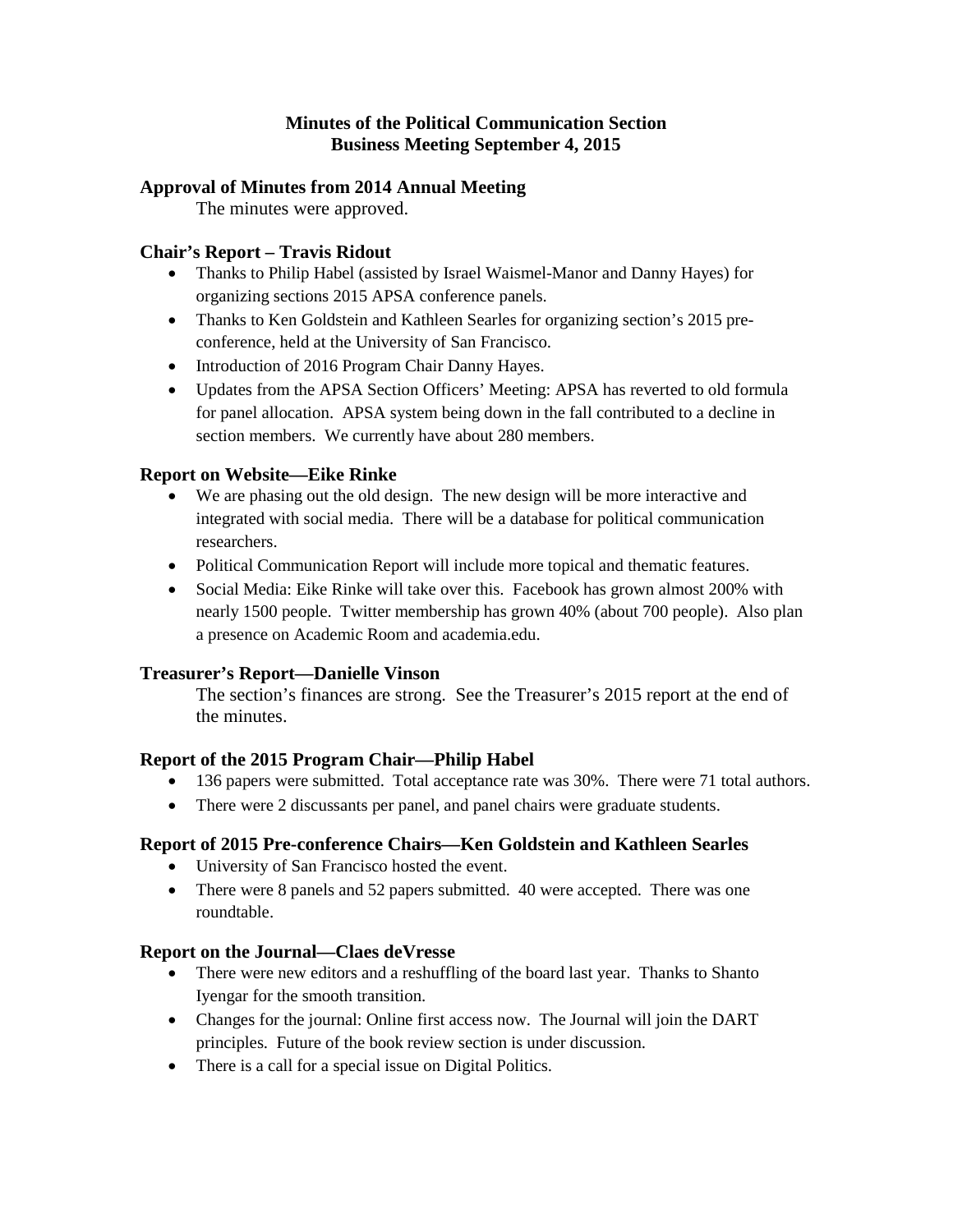• Acceptance rate is 13%. 14.4% Revise and Resubmit. If there is a very low likelihood of acceptance, the desk can reject; that response is usually given within 2-5 days.

## **Report of Nominating Committee—Laura Roselle** (Travis Ridout reporting for Laura)

- Nominations chair: Dannagal Young
- At large members of the Executive Committee: Stuart Soroka, Philippe Maarek
- 2017 Program Chair: Stephanie Burkhalter
- Joint Publications Committee Member: Kathleen Searles
- Doris Graber Outstanding Book Award Committee: Josh Scacco (chair), Amber Boydstun, Kim Fridkin
- Paul Lazarsfeld Best Paper Award Committee: Georgia Kernell (chair), James Fielder, Shelley J. Boulianne
- Timothy E. Cook Best Graduate Student Paper Award Committee: Brian Harrison (chair), Shannon McGregor, Alan Steinberg
- Best Dissertation Award Committee: Kathleen Hall Jamieson (chair), Johanna Dunaway, Erika Franklin Fowler
- David Swanson Career Achievement Award: Regina Lawrence, Ellen Mickiewicz

# **Election of Nominees**

Passed.

# **Recognition of 2014 Award Winners**

• Doris Graber Outstanding Book Award Ted Brader (University of Michigan), *Campaigning for Hearts and Minds: How Emotional Appeals in Political Ads Work*. (Presented by Kate Kenski on behalf of committee members Kate Kenski, Heather Evans, and Dave Karpf.)

# • **Murray Edelman Lifetime Distinguished Career Award** John Zaller (UCLA). (Presented by Scott McClurg on behalf of committee members Scott McClurg, Andy Chadwich, and Diana Mutz.)

# • **Paul Lazarsfeld Best Paper Award**

Joanne M. Miller (University of Minnesota), Kyle L. Saunders (Colorado State University), and Christina Farhart (University of Minnesota), "Conspiracy Endorsement as Motivated Reasoning: The Roles of Political Knowledge and Trust." (Presented by Ken Rogerson on behalf of committee members Ken Rogerson, James Fielder, and Deen Freelon.)

• **Best Dissertation Award**

Molly Roberts (Harvard University). Presented by Kathleen Hall Jamieson on behalf of committee members Kathleen Hall Jamieson, Johanna Dunaway, and Erika Franklin Fowler.

• Timothy E. Cook Best Graduate Student Paper Award Matthew N. Tokeshi (Princeton University), "Countering Implicit Appeals: Which Strategies Work?" (Presented by Christine Williams on behalf of committee members Brian Harrison, Kathleen Searles, and Christine Williams.)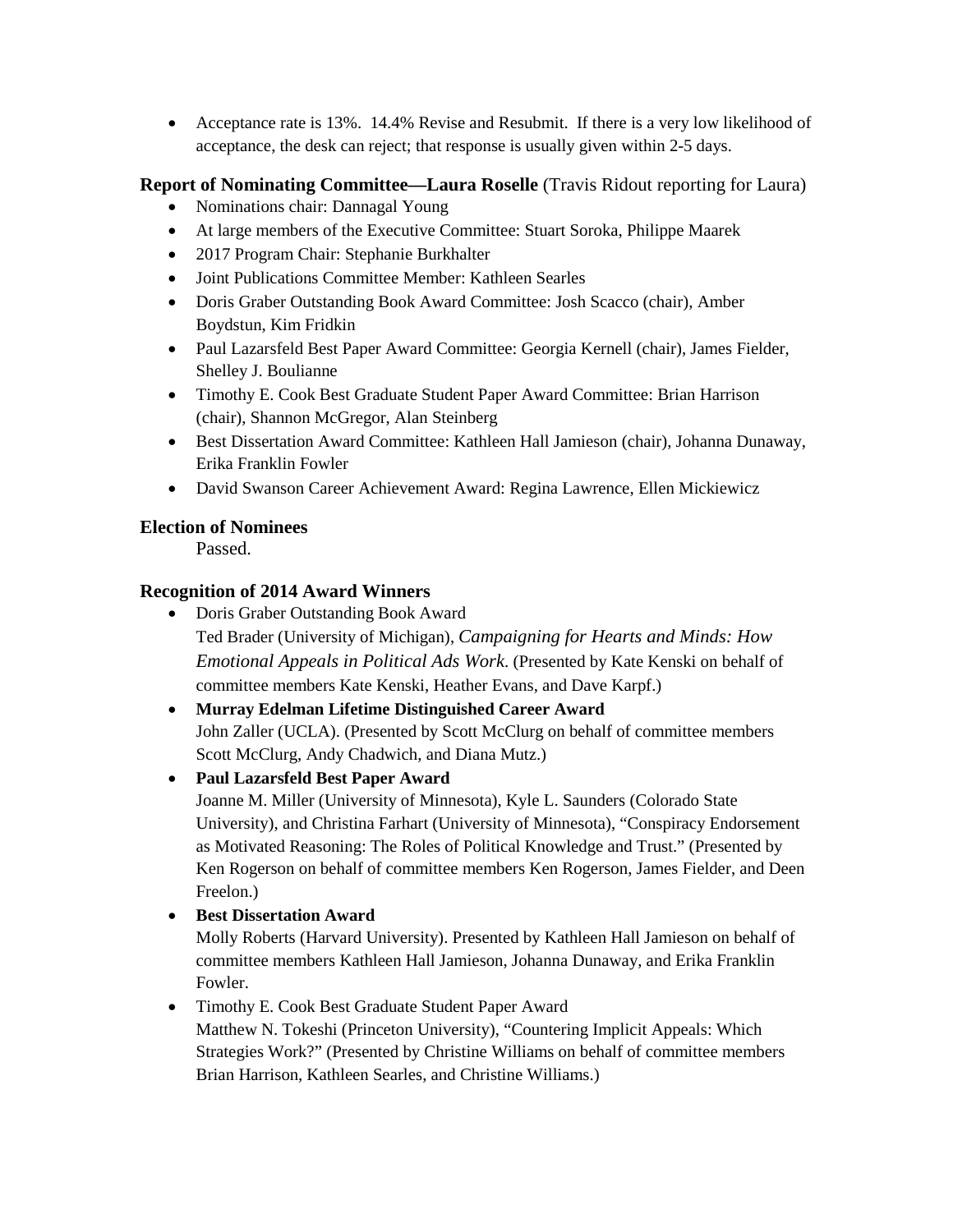## **Old Business**

• Report of the Task Force on a best paper award (Philippe Maarek, Danna Young, Philip Habel, and Tali Mendelberg). The Task Force recommends --that the section establish an APSA Political Communication Section Award for the Best Article of the year in the field of Political Communication, which will be proposed by nomination or self-nomination and decided by a jury selected by the Section Nominating Committee.

--that the award be branded with the name of a well-known scholar in the field to be chosen by a poll among the Section members.

• The recommendation passed.

## **New Business**

- Proposal from the Best Dissertation Award Committee (Kathleen Hall Jamieson, Johanna Dunaway, and Erika Fowler):
	- 1) Establishment of an ad hoc subcommittee to discuss ways the dissertation awards committee should deal with the different expectations and forms dissertations assume in different countries and set up guidelines to direct future dissertation award committees.
	- 2) Exploration of the feasibility of sending an email with details about all awards to department chairs in political science and communication.
	- 3) Discussion of the possibility of inviting the dissertation award winner to present at the preconference in the year s/he receives the honor.
- Amendment of bylaws to reflect agreement with the ICA Political Communication Division on membership of the Joint Publications Committee. This was approved by our counterparts at ICA. (Travis Ridout)

--The Joint Publications Committee shall consist of a chairperson and six members, three appointed by the Political Communication Division of ICA and three appointed by the Political Communication Section of the APSA. The chairperson will by appointed by the APSA section in 2014 and the ICA in 2017, passing back and forth every three years. Members of the committee will serve three-year terms. A vacancy among the ICA representatives will be filled by the chair of the ICA Division, and a vacancy among the APSA representatives will be filled by the chair of the APSA Section. The Joint Publications Committee will be responsible for choosing an editor and/or editors for the journal Political Communication and for Political Communication Report (PCR). Members of the committee may also consider the development of new publication outlets sanctioned by the section.

--The Political Communication Section of APSA will elect one member of the committee each year at its business meeting.

--The amendment passed.

- Amendment of bylaws to reflect our new Best Dissertation Award. --The amendment passed.
- Need to find host for 2016 pre-conference in Philadelphia.
- Discussed proposal to raise payments to book award winners so that the minimum award is \$50.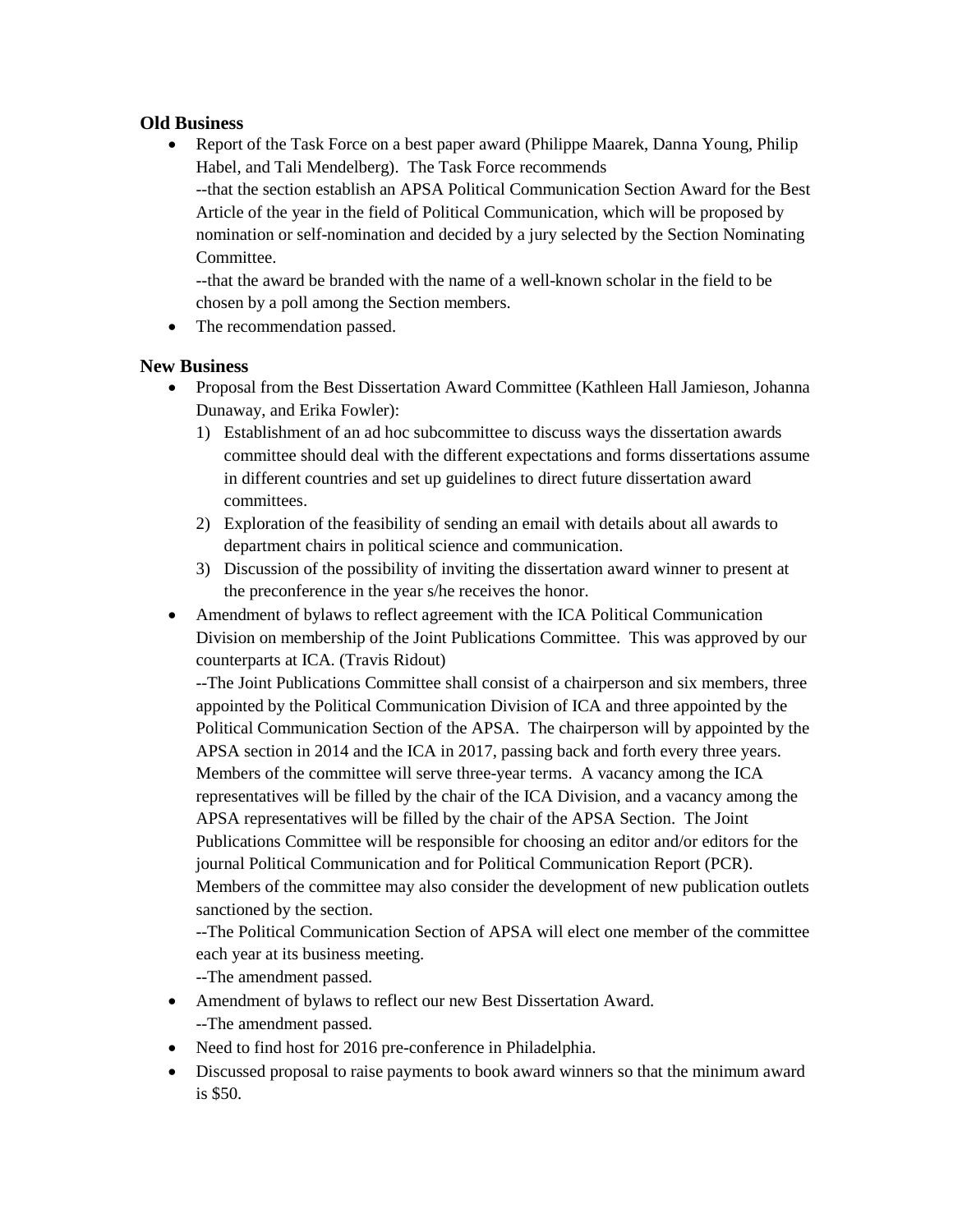- Discussed proposal to establish a mentoring lunch for Ph.D. students at the Midwest Political Science Association annual meeting.
- Discussed proposal to hold a reception for section members at the Midwest Political Science Association annual meeting or APSA annual meeting.
- Discussed proposal to pay for a graduate student/intern to enhance our website, increase our social media presence, and even draft releases for noteworthy political communications publications.
- Thanks to Amber Boydstun and Christina Holtz-Bacha for their service as executive committee members during the past term.